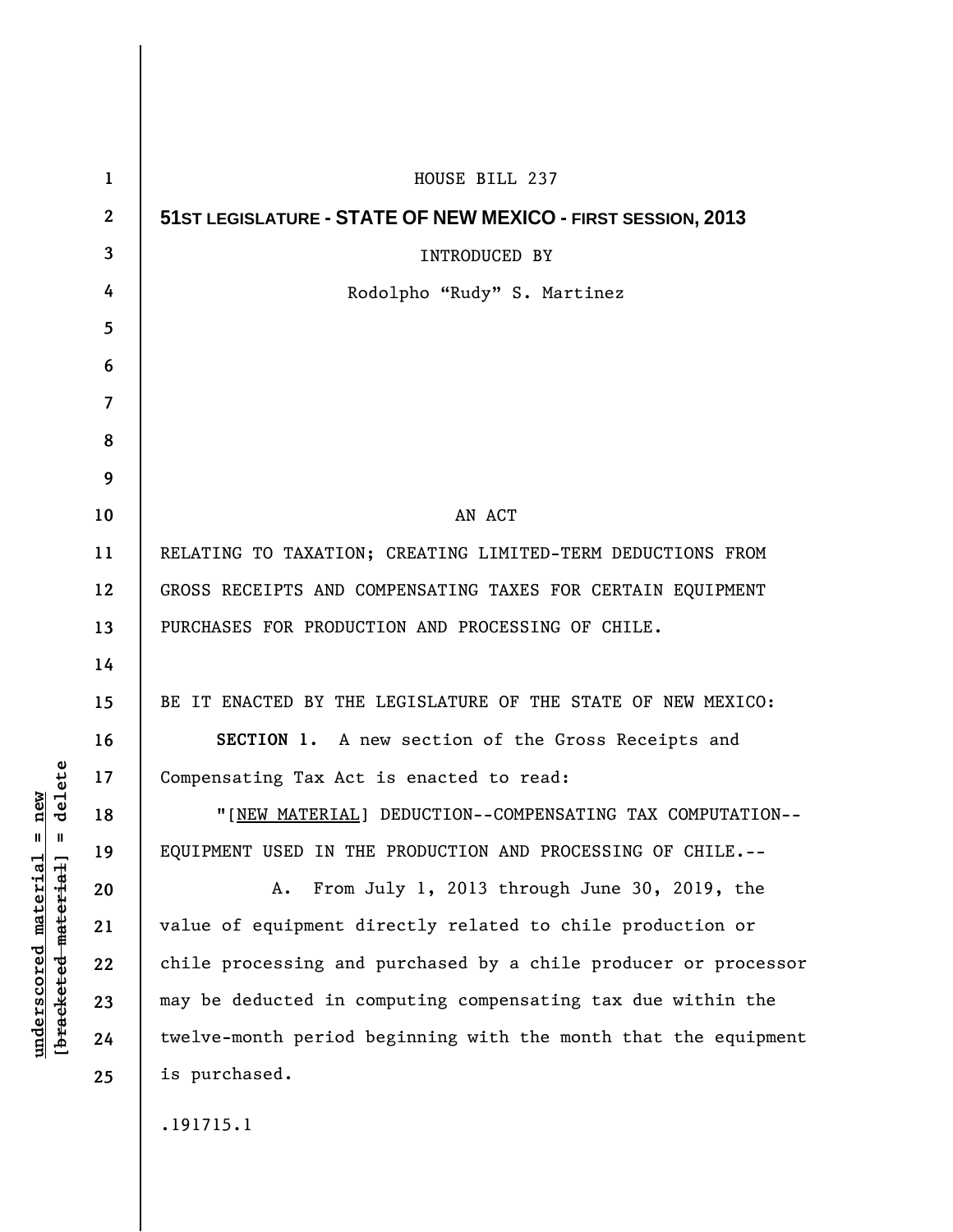B. The purpose of this deduction is to encourage the purchase of agricultural equipment to enable greater production and processing of chile.

C. A deduction pursuant to this section shall not be claimed if a deduction pursuant to Section 7-9-77 NMSA 1978 is claimed for the same equipment in the same reporting period.

D. The department shall annually report to the revenue stabilization and tax policy committee the aggregate amount of deductions taken pursuant to this section, the number of taxpayers claiming the deduction and any other information that is necessary to determine that the deduction is performing the purpose for which it was enacted.

E. A taxpayer claiming a deduction pursuant to this section shall report the amount deducted separately for each deduction provided in this section and shall attribute the amount of the deduction to the appropriate authorization provided in this section in a manner required by the department that facilitates the evaluation by the legislature of the benefit to the state of these deductions.

F. As used in this section:

(1) "chile" means any variety of the pepper Capsicum annuum grown in the state;

(2) "chile processing" means changing the raw agricultural product of chile, possibly by combining it with other ingredients, so that value is added before marketing it .191715.1

 $- 2 -$ 

**1** 

**2** 

**3** 

**4** 

**5** 

**6** 

**7** 

**8** 

**9** 

**10** 

**11** 

**12** 

**13** 

**14** 

**15** 

**16** 

**17** 

**18** 

**19** 

**20** 

**21** 

**22** 

**23** 

**24** 

**25**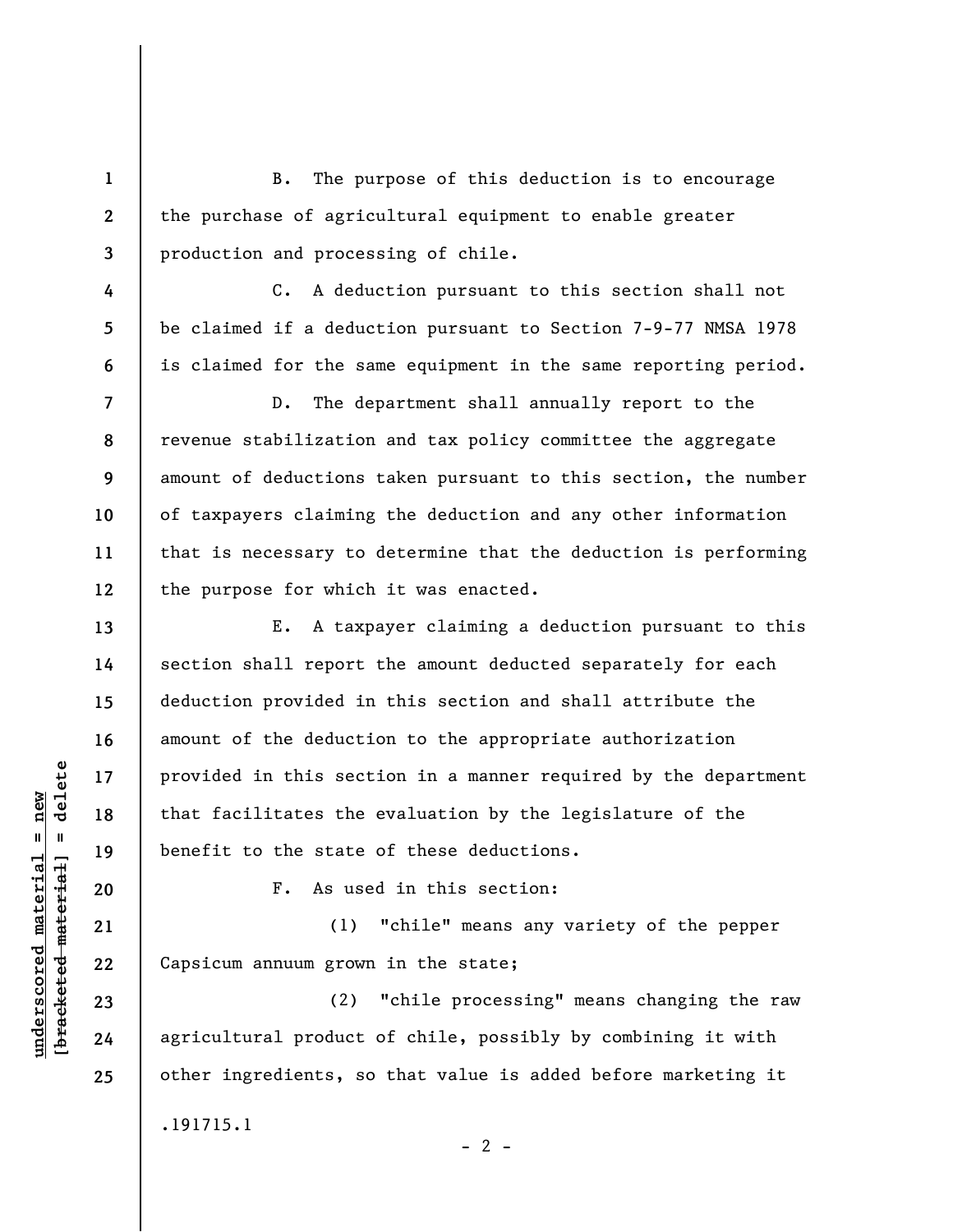to consumers;

**1** 

**2 3 4 5 6**  (3) "chile producer or processor" means a person that derives at least twenty percent of the person's adjusted gross income from the gross receipts from sales of products that are a direct result of chile processing or chile production;

**7 8 9**  (4) "chile production" means growing or otherwise producing a raw agricultural product from any variety of chile; and

**10 11 12 13 14 15 16**  (5) "equipment" means an essential machine, mechanism or tool, or a component or fitting of an essential machine, mechanism or tool, used directly in chile processing or chile production by a purchaser and subject to depreciation for purposes of the Internal Revenue Code of 1986, not including motor vehicles on which the motor vehicle excise tax is paid in lieu of gross receipts tax."

**SECTION 2.** A new section of the Gross Receipts and Compensating Tax Act is enacted to read:

"[NEW MATERIAL] DEDUCTION--GROSS RECEIPTS--EQUIPMENT USED IN THE PRODUCTION AND PROCESSING OF CHILE.--

A. From July 1, 2013 through June 30, 2019, receipts from the sale of equipment directly related to chile production or chile processing to a chile producer or processor may be deducted from gross receipts within the twelve-month period beginning with the month that the equipment is purchased .191715.1

 $\frac{1}{2}$  intereted material = delete **[bracketed material] = delete**  $underscored material = new$ **underscored material = new**

**17** 

**18** 

**19** 

**20** 

**21** 

**22** 

**23** 

**24** 

**25**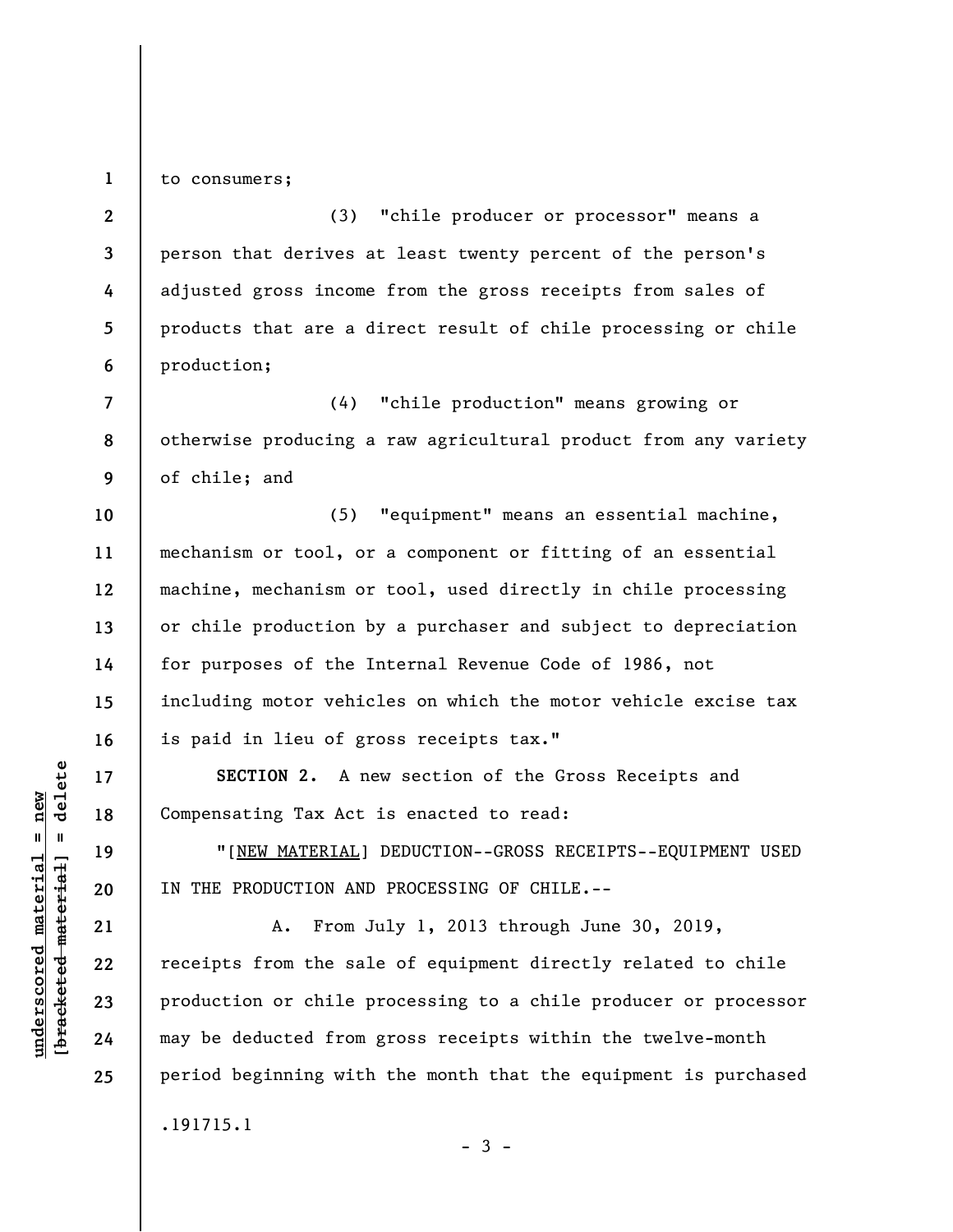if the chile producer or processor delivers an appropriate nontaxable transaction certificate to the seller. The department shall promulgate rules for the issuance of a certificate of eligibility for the purposes of claiming a deduction pursuant to this section.

B. The purpose of this deduction is to encourage the purchase of agricultural equipment to enable greater production and processing of chile.

C. A deduction pursuant to this section shall not be claimed if a deduction pursuant to Section 7-9-62 NMSA 1978 is claimed for the same equipment in the same reporting period.

D. The department shall annually report to the revenue stabilization and tax policy committee the aggregate amount of deductions taken pursuant to this section, the number of taxpayers claiming the deduction and any other information that is necessary to determine that the deduction is performing the purpose for which it was enacted.

E. A taxpayer claiming a deduction pursuant to this section shall report the amount deducted separately for each deduction provided in this section and shall attribute the amount of the deduction to the appropriate authorization provided in this section in a manner required by the department that facilitates the evaluation by the legislature of the benefit to the state of these deductions.

- 4 -

F. As used in this section:

.191715.1

 $\frac{1}{2}$  of  $\frac{1}{2}$  and  $\frac{1}{2}$  and  $\frac{1}{2}$  and  $\frac{1}{2}$  and  $\frac{1}{2}$  and  $\frac{1}{2}$  and  $\frac{1}{2}$  and  $\frac{1}{2}$  and  $\frac{1}{2}$  and  $\frac{1}{2}$  and  $\frac{1}{2}$  and  $\frac{1}{2}$  and  $\frac{1}{2}$  and  $\frac{1}{2}$  and  $\frac{1}{2}$  an **[bracketed material] = delete**  $underscored material = new$ **underscored material = new**

**1** 

**2** 

**3** 

**4** 

**5** 

**6** 

**7** 

**8** 

**9** 

**10** 

**11** 

**12** 

**13** 

**14** 

**15** 

**16** 

**17** 

**18** 

**19** 

**20** 

**21** 

**22** 

**23** 

**24** 

**25**